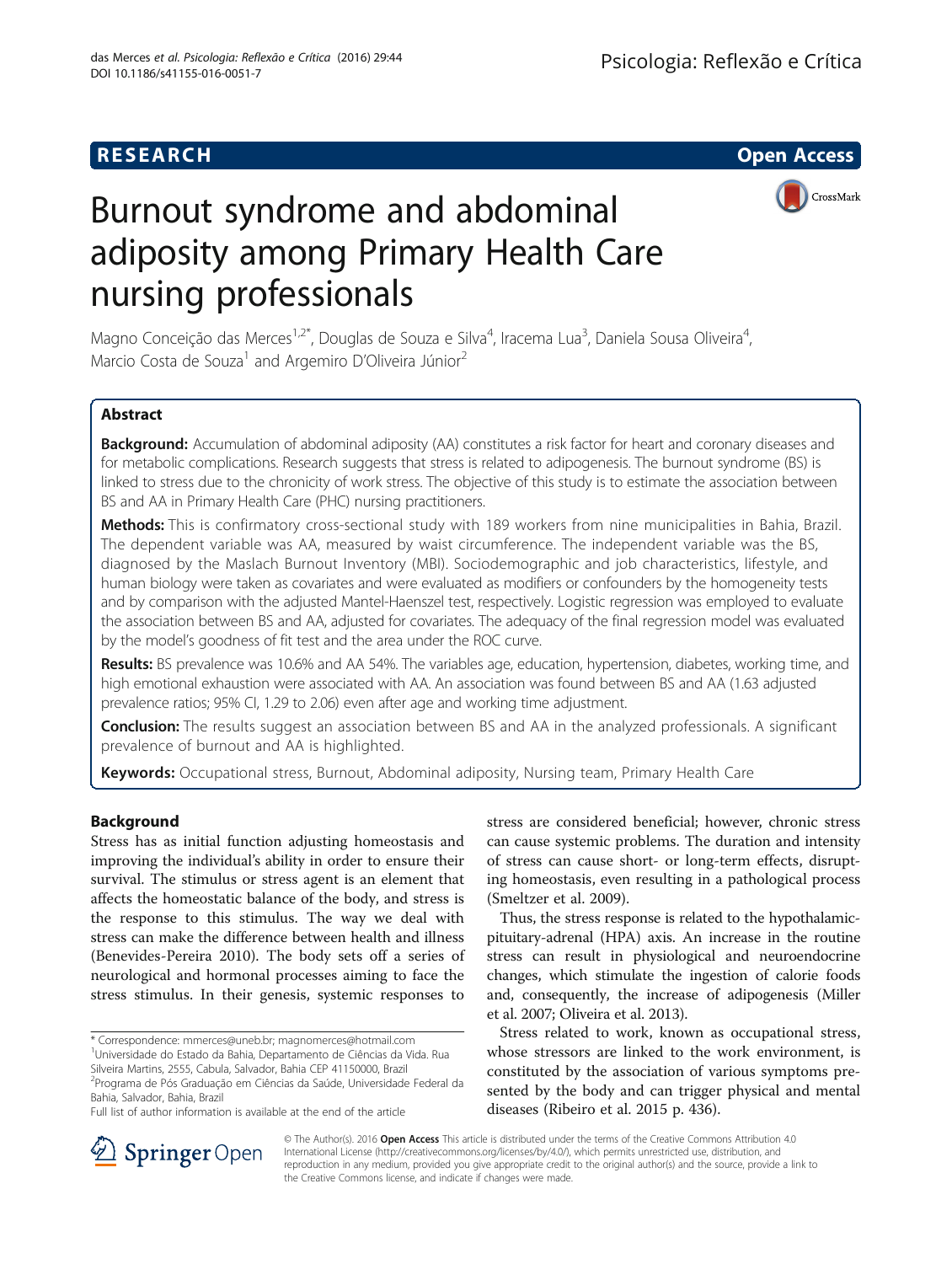Linked to occupational stress is the burnout syndrome (BS). Characterized by emotional exhaustion (EE), depersonalization (DP), and low professional accomplishment (LPA), it can affect those professionals whose work requires direct contact with the public (Tironi et al. [2009](#page-7-0); Sousa and Medonça [2009](#page-7-0)). Burnout involves negative attitudes and behaviors with regard to labor activities, resulting in emotional and labor practice problems (Murofuse et al. [2005\)](#page-7-0)<sup>.</sup>

Some authors emphasize that this syndrome is inherent to the working environment, being triggered by failures to cope with chronic work stress making the professional less sensitive to environmental and labor issues (Benevides-Pereira [2003](#page-6-0); Gil-Monte [2003](#page-6-0); Limongi-França and Rodrigues [2005\)](#page-6-0). Thus, chronic workplace stress provides its emergence (Björntorp [2001](#page-6-0)).

Stressful work situations stimulate the response of the HPA axis leading to insulin resistance as a result of an excessive cortisol production (Costa et al. [2011](#page-6-0)). Increased cortisol levels released by the adrenal medulla, associated in turn by stimulation of the adrenocorticotropic hormone (ACTH) released by the pituitary, would be related to abdominal adiposity, as there is mobilization of lipids from the adipose tissue, and of glucose from liver glycogen, to increase the amount of available energy for stressful situations (Rosmond and Bjorntorp [2000\)](#page-7-0).

A study shows that too much occupational stress can lead the professional to develop BS and, consequently, metabolic diseases (Merces et al. [2015](#page-7-0)). Some other studies have shown a positive association between abdominal adiposity (AA) and cardiovascular responses to mental stress (Goldbacher et al. [2005](#page-6-0); Steptoe and Wardle [2005](#page-7-0); Davis et al. [1999;](#page-6-0) Waldstein et al. [1999](#page-7-0)). Among the risk factors for the development of AA and its metabolic and cardiovascular consequences, situations of occupational stress are found (Chandola et al. [2006](#page-6-0); Tsigos and Chrousos [2006](#page-7-0)).

AA accumulation constitutes a risk factor for heart and coronary diseases and for metabolic complications. It is not just an aesthetic issue but an important indicator for the workers' health (Martins and Marinho [2003](#page-7-0); Ammar et al. [2008](#page-6-0)). Excess of AA can increase up to ten times the risk for developing type 2 diabetes and is a major risk factor for hypertension in adults (Francischi et al. [2000](#page-6-0)). Noteworthy is the higher health risk when compared to other forms of body fat distribution (Oliveira et al. [2015](#page-7-0)).

In the interim, the impact of work on health is nowadays being studied and discussed. The health conditions of health workers have emerged as a commonly discussed problem, taking into account the complexity of the demands of the health sector. In this scenario, the nursing professionals who make up a large contingent of this labor force are often overwhelmed by the accumulation of work

and professionally undervalued. In the context of Primary Health Care (PHC), little is known about the health conditions of the professionals inserted in this level of caretaking (Davis et al. [1999](#page-6-0)).

Among the factors that contribute to the emergence of stress and hence to the BS in PHC nursing professionals, we find the complexity of interpersonal relationships, a work environment typically inserted into a community, the relationship with users, and an inadequate human and material resources planning (Merces et al. [2016](#page-7-0); Ribeiro et al. [2015](#page-7-0)).

Given the above information, this study aimed to estimate the association between burnout syndrome and abdominal adiposity in PHC nursing practitioners.

## Methods

We conducted a confirmatory, cross-sectional, epidemiological study with Primary Health Care nursing practitioners of nine municipalities in Bahia, Brazil, namely, Anguera, Catu, Guanambi, Ibirapitanga, Igaporã, Inhambupe, Macaúbas, Pojuca, and Santa Barbara, linked to the multicenter project entitled "Síndrome de Burnout e Síndrome Metabólica em Profissionais de Enfermagem da Atenção Básica à Saúde do Estado da Bahia" (Burnout Syndrome and Metabolic Syndrome in Primary Health Care Nursing Professionals of the State of Bahia). The total amount of family health units (FHU), the study's locus, corresponded to 73, and among the 211 nursing professionals, who have developed their working practices regularly, 195 met the inclusion criteria.

It is noteworthy that 16 professionals were excluded because of the following: being on medical leave, develop purely administrative activities, pregnant women, and professionals who reported a diagnosis of depression before entering the position assumed.

From the professionals included in the study, 189 (96.9%) participated and answered all the questions of the questionnaire, specifically designed for this study, containing information on sociodemographic and job conditions, lifestyle, and human biology as well as a tool to assess the presence of BS, called the Maslach Burnout Inventory (MBI) (Maslach et al [1996](#page-7-0)). We evaluated the internal reliability of the MBI instrument categories using the Cronbach's alpha coefficient. Alpha values above 0.70 indicate acceptable internal consistency, maintaining the reliability of the instrument, with 0.82 for EE, 0.79 for DP, and 0.81 for LPA.

Data collection was conducted through interviews from January 2015 to March 2016, and all the PHC nursing professionals were invited to participate in the survey by telephone, on which occasion the scope and objectives of the survey were explained to them, emphasizing the nature of voluntary participation. Only six participants refused to participate in the study. We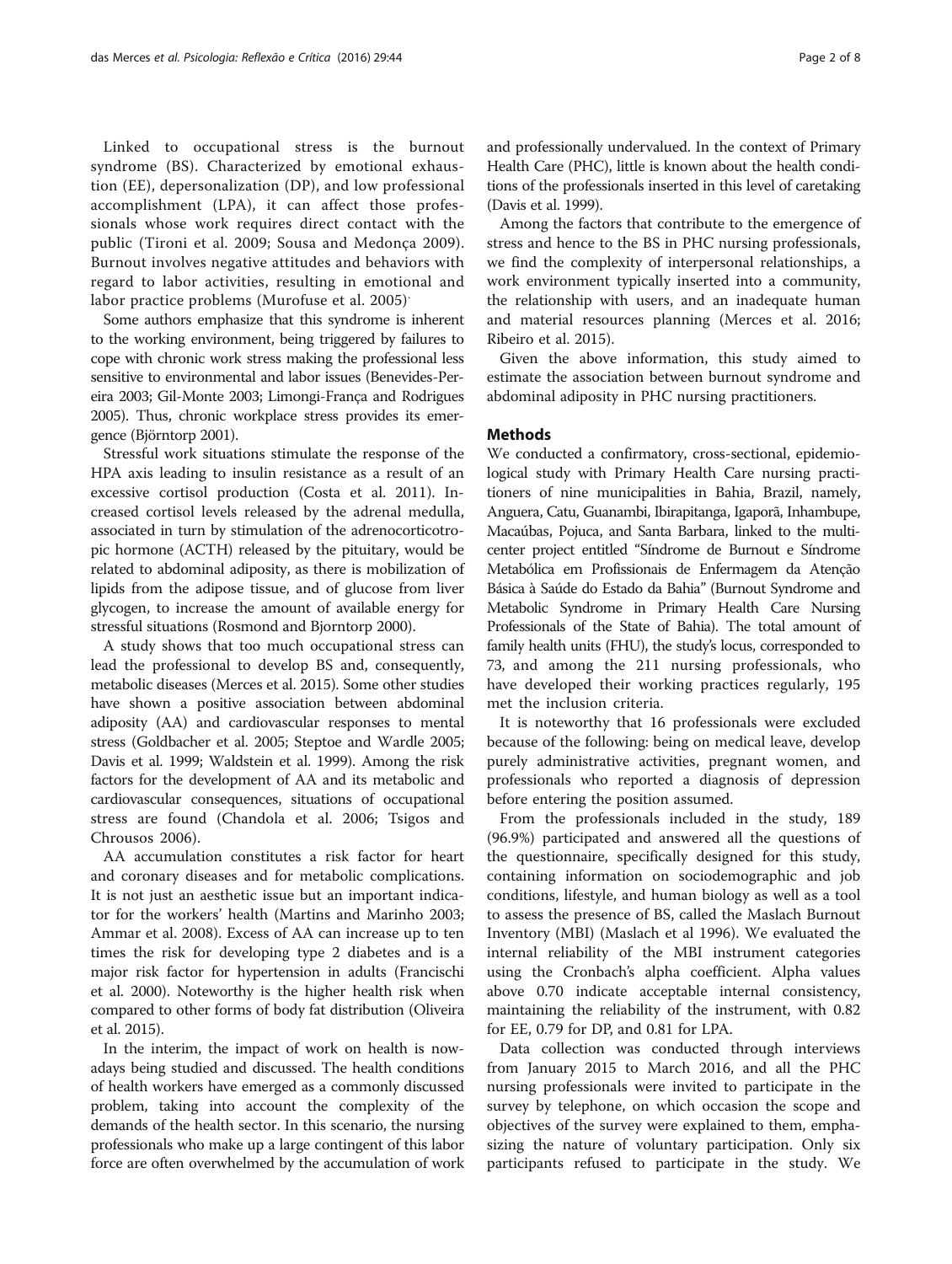performed a pilot study to make the necessary adjustments in the questionnaire. Moreover, viewing to ensure a uniform application of the questionnaires, we opted for a calibration of the research's assistants by means of the application of questionnaires in ten professionals of the hospitals' field. This procedure was eligible to calculate the rate of agreement between them, using the Kappa index, finding a 0.87 value which is considered acceptable with an optimal classification (Seigel et al. [1992](#page-7-0)).

The main independent variable of this study was the BS; for the definition of the individual with BS, we remark that the MBI is a validated instrument which was translated into Portuguese in Brazil by Benevides-Pereira ([2009](#page-6-0)). It is composed of 22 questions that explore the three dimensions: EE (1, 2, 3, 6, 8, 13, 14, 16, and 20), DP (5, 10, 11, 15, and 22), and LPA (4, 7, 9, 12, 17, 18, 19 and 21), scored by a Likert scale of five points which is as follows: "1" never, "2" rarely, "3" sometimes, "4" frequently, and "5" always.

From the sum of questions for each dimension, the score was obtained with the following cutoff points: EE, high ( $\geq$ 27 points), medium (19–26 points), and low (<19 points); DP, high ( $\geq 10$  points), medium (6–9 points), and low (<6 points); and LPA, high ( $\leq$ 33 points), medium (34–39 points), and low (≥40 points) (Moreira et al. [2009](#page-7-0)). The BS was dichotomized according to the criteria by Ramirez et al. ([1996](#page-7-0)), as present (yes) or absent (no), by considering the existence of high scores in the dimensions of EE and DP and low scores on the LPA.

The dependent variable was represented by abdominal adiposity, measured by the individual's waist circumference. The most representative anthropometric verification of intra-abdominal fat, considered simpler measurement, is the measurement of abdominal circumference (AC) or waist circumference (WC) due to its high relation to the amount of visceral adipose tissue (Sociedade Brasileira de Endocrinologia e Metabologia [2005;](#page-7-0) Scarcela and Despres [2003\)](#page-7-0). It is the best indicator of visceral fat mass being strongly related to cardiovascular complications (Martins and Marinho [2003\)](#page-7-0).

The WC standardization and measurement followed the standards recommended by the Universidade de São Paulo, Laboratório de Avaliação Nutricional de Populações ([2010](#page-7-0)) and the nutrition department. Thus, the WC measurement was obtained using an ISP® inelastic tape made of fiberglass material with a capacity of 150 cm and 1-cm accuracy. The measure was taken at the midpoint of the distance between the lower edge of the rib cage and the iliac, at horizontal plane. The surveyed professionals were measured in standing position, arms at their sides, feet together, weight divided between the legs, and eyes on the horizon. We requested the professionals to elevate their shirts to measure accurately (Habicht and Butz [1979](#page-6-0)).

The following cutoffs were used: normal WC (<88 cm for women and <102 cm for men) and high-risk WC (≥88 cm for women and ≥102 for men) (World Health Organization [2005\)](#page-7-0).

After data collection, the questionnaires were examined, numbered to facilitate registering, entered, and processed, using the Statistic Package for Social Sciences (SPSS). We checked for errors and inconsistencies and validated the data presenting the percentage values, the means, and the standard deviations of the variables.

Subsequently, the statistical analysis of the data was carried out using SPSS 22.0 software for Windows and STATA for Windows, in order to assess the predictive conceptual model having AA as dependent variable and BS as an independent main variable. The independent variables (covariates) considered as potential effect modifiers were as follows: hypertension, diabetes mellitus, and alcohol consumption; the confounding variables were as follows: gender, education, working time at the Health Unit, physical activity, and anxiety.

Initially, we carried out a descriptive analysis by means of absolute and relative frequencies of all the variables of interest, enabling to estimate prevalence from the main independent variable (BS) and the dependent variable (AA). The bivariate analysis was performed to verify the associations of the independent variables with the dependent variable. Therefore, we calculated their prevalence ratios (PR), their respective confidence intervals (CI) of 95%, and  $p$  value through Pearson's chi-square test or Fisher's exact test to assess the statistical significance of the associations.

To confirm the modification of the effect, we calculated the PRs of the main association per stratum of each preselected covariate and their respective 95% CI. Verification of effect modification was done through the intuitive method (PR of a stratum should not be contained in the confidence interval of another stratum and vice versa) and the Breslow-Day homogeneity test with a p value  $\leq 0.05$ . As for the confirmation of the confounding variables, we used the variation between crude PR and Mantel-Haenszel's adjusted PR, taking as a selection criterion variation  $\geq 20\%$ . In processing the analyses, we found no effect modifying or confounding variables.

To assess the association between BS and AA, controlled by the covariates of interest in the predictive conceptual model, we used conditional logistic regression with the retrograde selection process ("Back Ward"), with analysis criterion value  $p \le 0.05$ . To obtain the final logistic regression model, we followed the procedures described by Hosmer and Lemeshow [\(2000\)](#page-6-0).

It is noteworthy that the logistic regression model produced odds ratio measures (OR) which is not a suitable association measure for cross-sectional studies, and this measure overestimates associations in studies with high-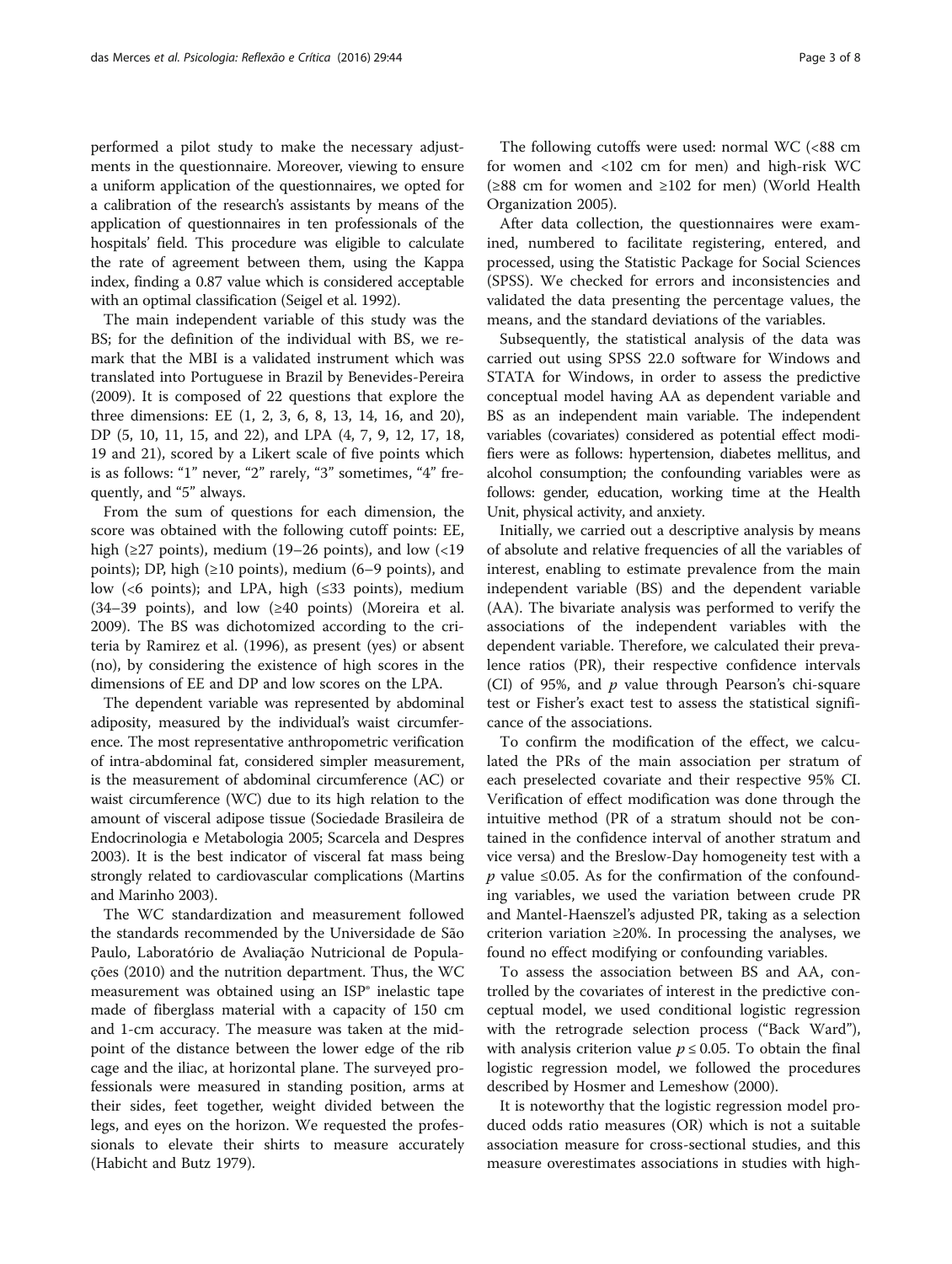prevalence outcomes (over 10%); therefore, the prevalence ratios (PR) and 95% confidence intervals were estimated using Poisson's regression with robust variance (Coutinho et al. [2008;](#page-6-0) Francisco et al. [2008\)](#page-6-0).

The adequacy of the final regression model was evaluated by the model's goodness of fit test (Hosmer and Lemeshow) and the area under the receiver operating characteristic (ROC) curve.

The study was approved by the Ethics in Research Committee involving human beings of the State University of Bahia, in decree no. 872.365/2014. We highlight that all participants signed the consent form.

### Results

Of the 189 study participants, 183 (96.8%) were female and 106 (56.1%) were aged up to 35 years. 50.3% had a high school degree; 64.9% reported the practice of physical activity; 52.9% consumed alcohol; 91.5% reported not being hypertensive; 97.9% were not diabetic; 64.7% considered themselves anxious; and 55.6% had up to 4 years of work in PHC (Table 1)

BS prevalence was 10.6%. Regarding the dimensions of BS, 77 (40.7%) had average EE and 39 (20.6%) high exhaustion; 74 (39.2%) scored average DP and 60 (31.7%) high DP; 93 (49.2%) had mean LPA and 91 (48.1%) high LPA (Table 1).

AA prevalence was 54%. Table [2](#page-4-0) shows the bivariate analyses of the sociodemographic and occupational characteristics, lifestyle, and morbidity associated with AA. There were statistically significant associations in the variables age (crude PR = 1.61; 95% CI, 1.24 to 2.10); education (crude  $PR = 1.6$ ; 95% CI, 1.20 to 2.11); hypertension (crude  $PR =$ 2.02; 95% CI, 1.74 to 2.35); diabetes (crude PR = 1.80; 95% CI, 1.64 to 2.16); working time in a PHC unit  $\geq 5$  years (crude PR = 1.7; 95% CI, 1.31 to 2.24); and high EE (crude PR = 1.39; 95% CI, 1.05 to 1.84).

According to the pre-established methodological criteria, modifying or confounding variables were not identified (Table [3](#page-4-0)).

Although we did not identify an effect modifying and confounding variables in the stratified analysis, in front of the relevance of the variables of gender, age, education, physical activity practice, alcohol consumption, hypertension, diabetes, anxiety, and working time in a PHC unit, we maintained them in the multivariate model to adjust according to the knowledge of their influence both on the exposure factor and on the outcome.

After analyzing the model, we identified that the variables age and working time remained associated with the outcome (adjusted PR 1.63; 95% CI, 1.29 to 2.06). The hypothesis that the model was well adapted to the data was accepted, and the Hosmer and Lemeshow goodness of fit test showed  $p < 0.05$ , while the ROC curve showed an area of 0.71, showing

| Table 1 Sociodemographic and occupational characteristics,        |
|-------------------------------------------------------------------|
| lifestyle, morbidity of the population as important variables for |
| the predictive model $(N = 189)$ , Bahia, Brazil                  |

| Variables                                   | Number | Percent |
|---------------------------------------------|--------|---------|
| Sex                                         |        |         |
| Male                                        | 6      | 3.2     |
| Female                                      | 183    | 96.8    |
| Age                                         |        |         |
| Till 35 years old                           | 106    | 56.1    |
| 36 or more                                  | 83     | 43.9    |
| Education                                   |        |         |
| High school                                 | 95     | 50.3    |
| University                                  | 94     | 49.7    |
| Physical activity practice <sup>a</sup>     |        |         |
| Yes                                         | 66     | 35.1    |
| No                                          | 122    | 64.9    |
| Alcoholic beverage consumption <sup>a</sup> |        |         |
| No                                          | 88     | 47.1    |
| Yes                                         | 99     | 52.9    |
| Hypertensive <sup>a</sup>                   |        |         |
| No                                          | 172    | 91.5    |
| Yes                                         | 16     | 8.5     |
| Diabetic                                    |        |         |
| No                                          | 185    | 97.9    |
| Yes                                         | 4      | 2.1     |
| Anxious <sup>a</sup>                        |        |         |
| No                                          | 66     | 35.3    |
| Yes                                         | 121    | 64.7    |
| Working time at a PHC unit                  |        |         |
| Up to 4 years                               | 105    | 55.6    |
| 5 or more years                             | 84     | 44.4    |
| Emotional exhaustion                        |        |         |
| Low                                         | 73     | 38.6    |
| Average                                     | 77     | 40.7    |
| High                                        | 39     | 20.6    |
| Depersonalization                           |        |         |
| Low                                         | 55     | 29.1    |
| Average                                     | 74     | 39.2    |
| High                                        | 60     | 31.7    |
| Reduced professional fulfillment            |        |         |
| Low                                         | 5      | 2.6     |
| Average                                     | 93     | 49.2    |
| High                                        | 91     | 48.1    |

<sup>a</sup>Variables with lost data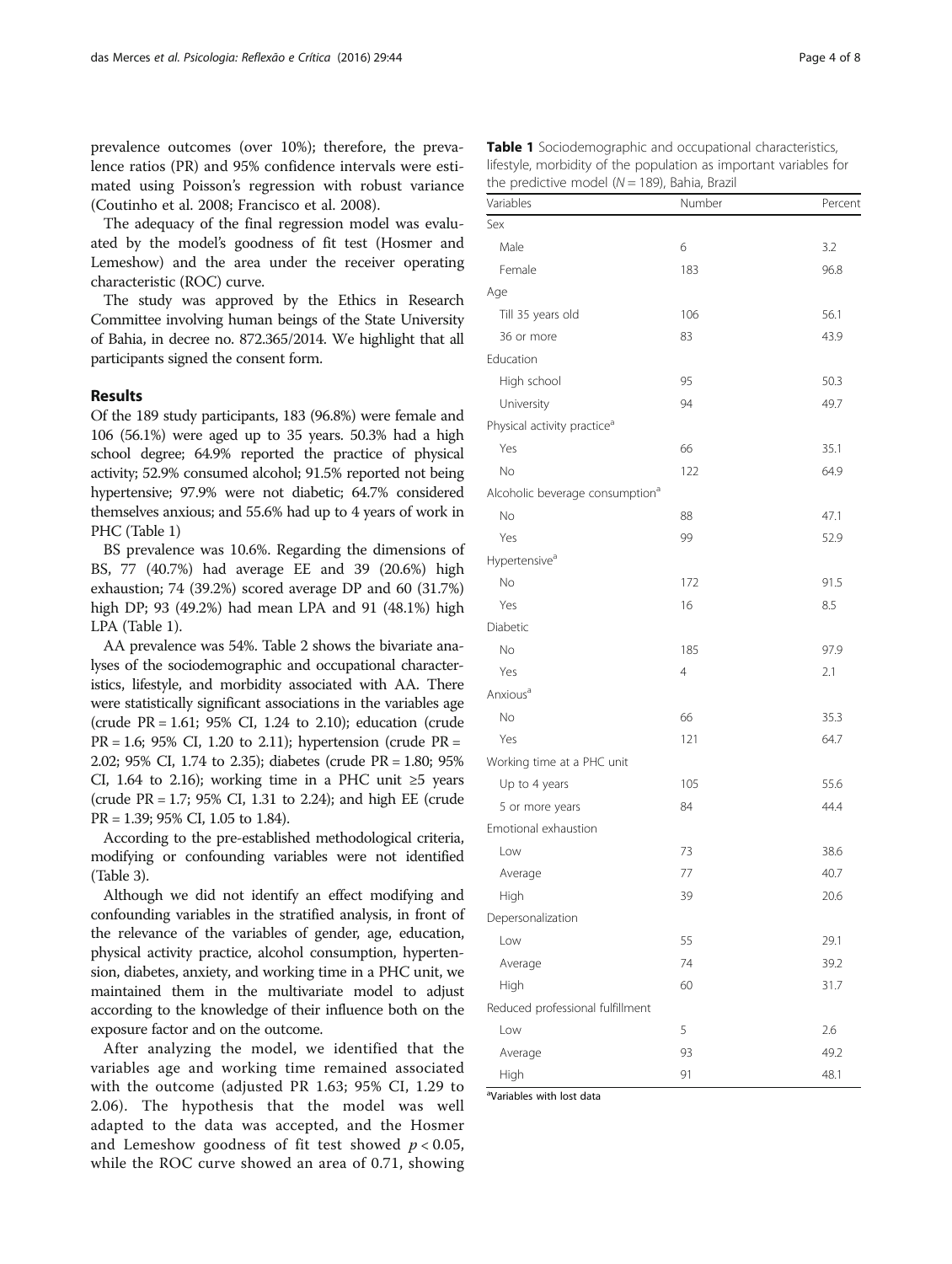|                                               | High abdominal adiposity risk |      |                |
|-----------------------------------------------|-------------------------------|------|----------------|
|                                               | Prevalence (54%)              |      |                |
| Variables                                     | p (%)                         | PR   | CI (95%)       |
| Sex <sup>a</sup>                              |                               |      |                |
| Male                                          | 1(16.6)                       | 1.00 |                |
| Female                                        | 101 (55.1)                    | 3.31 | $0.55 - 19.91$ |
| Age                                           |                               |      |                |
| Till 35 years old                             | 45 (42.4)                     | 1.00 |                |
| 36 or more                                    | 57 (68.6)                     | 1.61 | $1.24 - 2.10$  |
| Education                                     |                               |      |                |
| High School                                   | 63 (66.3)                     | 1.6  | $1.20 - 2.11$  |
| University                                    | 39 (41.4)                     | 1.00 |                |
| Physical activity practice                    |                               |      |                |
| Yes                                           | 29 (43.9)                     | 1.00 |                |
| No                                            | 72 (59)                       | 1.3  | $0.99 - 1.83$  |
| Alcoholic beverage consumption                |                               |      |                |
| No                                            | 50 (56.8)                     | 1.00 |                |
| Yes                                           | 51 (51.5)                     | 0.90 | $0.69 - 1.18$  |
| Hypertensive                                  |                               |      |                |
| No                                            | 85 (49.4)                     | 1.00 |                |
| Yes                                           | 16 (100)                      | 2.02 | 1.74-2.35      |
| Diabetic <sup>a</sup>                         |                               |      |                |
| No                                            | 98 (52.9)                     | 1.00 |                |
| Yes                                           | 4(100)                        | 1.80 | $1.64 - 2.16$  |
| Anxious                                       |                               |      |                |
| No                                            | 37 (56.0)                     | 1.00 |                |
| Yes                                           | 64 (52.9)                     | 0.94 | $0.71 - 1.23$  |
| Working time at a PHC unit                    |                               |      |                |
| Up to 4 years                                 | 43 (40.9)                     | 1.00 |                |
| 5 or more years                               | 59 (70.2)                     | 1.7  | $1.31 - 2.24$  |
| Emotional exhaustion                          |                               |      |                |
| Low                                           | 39 (53.4)                     | 1.00 |                |
| Average                                       | 34 (44.1)                     | 0.82 | $0.59 - 1.15$  |
| High                                          | 29 (74.3)                     | 1.39 | $1.05 - 1.84$  |
| Depersonalization                             |                               |      |                |
| Low                                           | 31 (56.3)                     | 1.00 |                |
| Average                                       | 31 (41.9)                     | 0.74 | $0.52 - 1.06$  |
| High                                          | 40 (66.6)                     | 1.18 | $0.88 - 1.58$  |
| Reduced professional fulfillment <sup>a</sup> |                               |      |                |
| Low                                           | 1(20)                         | 1.00 |                |
| Average                                       | 47 (50.5)                     | 2.52 | $0.43 - 14.7$  |
| High                                          | 54 (59.3)                     | 2.96 | $0.50 - 17.2$  |

<span id="page-4-0"></span>

| <b>Table 2</b> Sociodemographic and occupational characteristics,      |
|------------------------------------------------------------------------|
| lifestyle, and morbidity related to abdominal adiposity ( $N = 189$ ), |
| Bahia, Brazil, 2016                                                    |

| Variables                                 | PR   | CI (95%)      | $p$ value <sup>a</sup> |
|-------------------------------------------|------|---------------|------------------------|
| Crude PR                                  | 1.69 | $1.33 - 2.14$ |                        |
| Sex                                       |      |               |                        |
| Male                                      |      |               |                        |
| Female                                    | 1.65 | $1.30 - 2.09$ |                        |
| Adjusted PR                               | 1.65 | $1.30 - 2.09$ |                        |
| Age                                       |      |               |                        |
| Till 35 years old                         | 1.96 | 1.29-2.97     |                        |
| 36 or more                                | 1.53 | 1.29-1.80     | 0.12                   |
| Adjusted PR                               | 1.73 | 1.39-2.16     |                        |
| Education                                 |      |               |                        |
| High school                               | 1.62 | $1.37 - 1.91$ | 0.77                   |
| University                                | 1.72 | $1.01 - 2.93$ |                        |
| Adjusted PR                               | 1.65 | 1.33-2.05     |                        |
| Physical activity practice                |      |               |                        |
| Yes                                       | 1.95 | $1.15 - 3.32$ |                        |
| No                                        | 1.57 | $1.21 - 2.04$ | 0.47                   |
| Adjusted PR                               | 1.65 | $1.30 - 2.09$ |                        |
| Alcoholic beverage consumption            |      |               |                        |
| No                                        | 1.63 | $1.18 - 2.24$ |                        |
| Yes                                       | 1.75 | $1.21 - 2.53$ | 0.76                   |
| Adjusted PR                               | 1.67 | $1.31 - 2.13$ |                        |
| Hypertensive                              |      |               |                        |
| No                                        | 1.87 | 1.44-2.43     |                        |
| Yes                                       |      |               |                        |
| Adjusted PR                               | 1.87 | 1.44-2.43     |                        |
| Diabetic                                  |      |               |                        |
| No                                        | 1.73 | $1.36 - 2.20$ |                        |
| Yes                                       |      |               |                        |
| Adjusted PR                               | 1.73 | $1.36 - 2.20$ |                        |
| Anxious                                   |      |               |                        |
| No                                        | 1.48 | $0.96 - 2.27$ |                        |
| Yes                                       | 1.82 | $1.37 - 2.40$ | 0.43                   |
| Adjusted PR                               | 1.71 | $1.33 - 2.21$ |                        |
| Working time at a PHC unit                |      |               |                        |
| Up to 4 years                             | 1.73 | $1.02 - 2.93$ |                        |
| 5 or more years                           | 1.52 | 1.29-1.79     | 0.54                   |
| Adjusted PR                               | 1.59 | 1.28-1.97     |                        |
| <sup>a</sup> Breslow-Day homogeneity test |      |               |                        |
|                                           |      |               |                        |

Table 3 Association between burnout syndrome and abdominal adiposity by strata of sociodemographic and occupational characteristics, lifestyle, and morbidity, Bahia, Brazil, 2016

<sup>a</sup>Fisher's exact test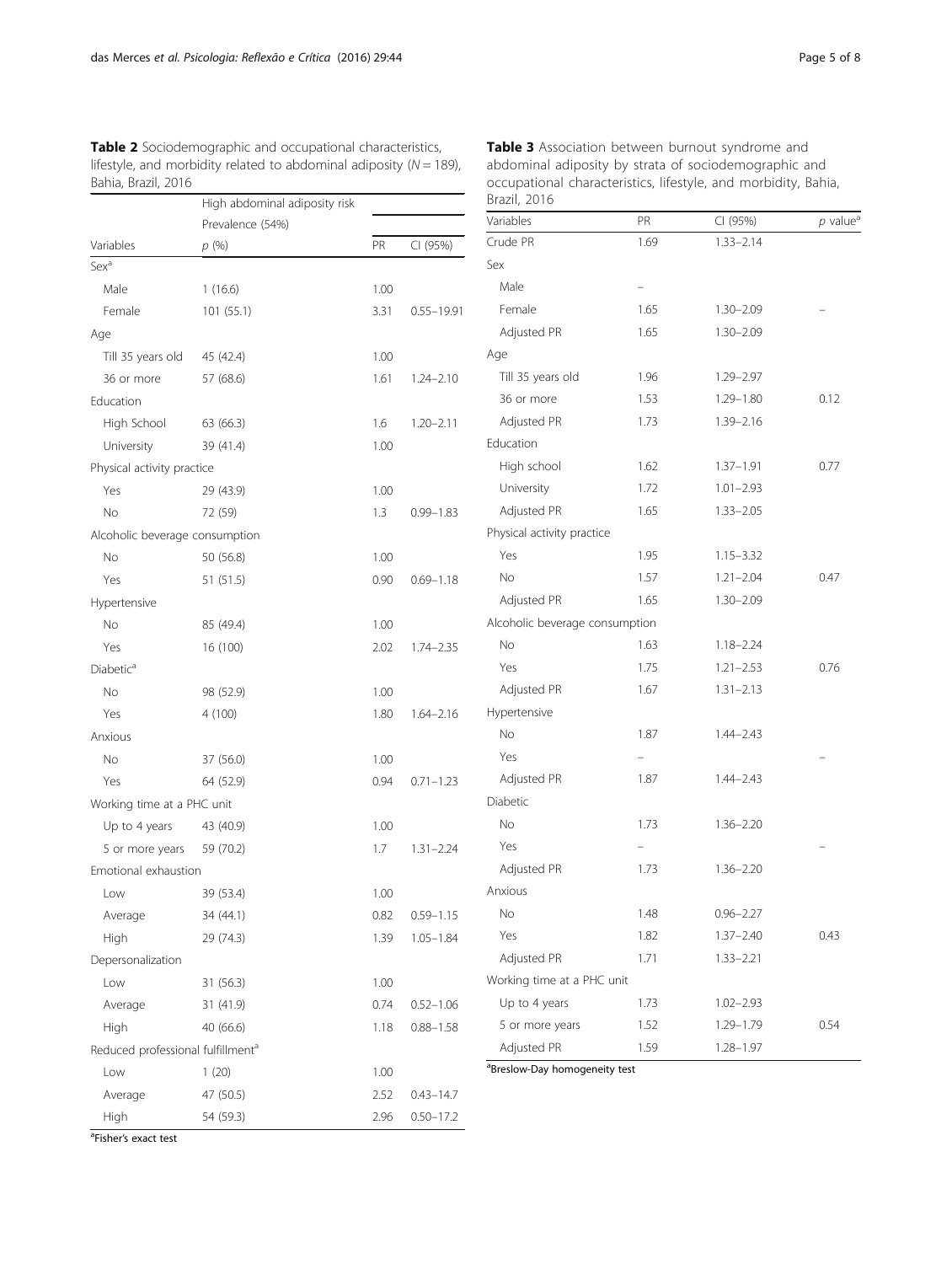that the final obtained model has an adequate discriminative power, well-adjusted to the data (Table 4).

### **Discussion**

Regarding the independent variable, our study found a prevalence of 10.6% for BS, especially with high EE (20.6%), DP (31.7%), and LPA (48.1%). A study with PHC professionals found a prevalence of 39.3%, indicating that about one third of primary care professionals have a high burnout level (Navarro-González et al. [2015](#page-7-0)). Another survey showed high EE (20.6%), DP (21.1%), and LPA (21.5%) (Martins et al. [2014](#page-7-0)), with a high prevalence of AA in the surveyed professionals (54%). Studies with nursing workers found inadequate AA in 61 and 50.72% (Silveira et al. [2013;](#page-7-0) Sousa et al. [2007](#page-7-0)).

According to our knowledge, this is the first Brazilian research with PHC nursing professionals that studies the association of burnout with AA. No studies were found in the databases aiming to investigate this association. We highlight the positive association presented here, even after adjusting other variables of interest (adjusted PR 1.63; 95% CI, 1.29 to 2.06).

The existence of a mechanism which mediates the relationship between AA and BS is stated. Based on the biological plausibility proposed in this study, the HPA axis would be related to burnout effects, since it is the result of prolonged exposure to chronic work stress (Miller et al. [2007](#page-7-0); Oliveira et al. [2013\)](#page-7-0). It is noteworthy that a study of chronic stress in British workers found an association between chronic occupational stress and the presence of metabolic syndrome (MS), with AA being a variable belonging to MS (Marmot and Brunner [2005](#page-7-0)).

Stimulation of the concerned axis would be associated with adipogenesis which results in general obesity and central obesity besides appetite stimulation (Brunner and Marmot [2006](#page-6-0)). Fat accumulation occurs predominantly in visceral adipose tissue of the abdomen, which has more cells per mass unit. In turn, AA is a risk factor for atherosclerosis and chronic cortisolemia, increasing the risk of cardiovascular diseases (Vale [2005\)](#page-7-0).

In addition to the direct effects inherent to stimulation of the HPA axis, some authors mention the consumption

Table 4 Final model of the association between burnout syndrome and abdominal adiposity obtained by multivariate logistic regression

| Final model                    | <b>PR</b> | Crude CI (95%)   | Adjusted CI (95%)<br>PR |           |
|--------------------------------|-----------|------------------|-------------------------|-----------|
| Burnout syndrome <sup>a</sup>  | 1.69      | $133 - 214$      | 163                     | 1.29-2.06 |
| Area Under the ROC Curve       |           | 0.71             |                         |           |
| Goodness fit test <sup>b</sup> |           | p value = $0.73$ |                         |           |

<sup>a</sup>Adjusted by age and working time at a PHC unit

b Hosmer-Lemershow

of alcohol and the increased intake of foods rich in fats and sugars as indirect effects inherent to stress confrontation and relief and consequently to burnout (Kitaoka-Higashiguchi et al. [2009](#page-6-0)).

A cross-sectional population-based study conducted in Brazil with a sample of 1054 company workers, aiming to investigate the factors associated with overweight and AA in both sexes, showed that the variables associated with AA in men were age (PR 1.02), high household income (PR 1.05), smoking (PR 1.36), hypertension (systolic blood pressure PR 1.41 and diastolic blood pressure PR 1.85), and hypertriglyceridemia (PR 2.29). In women, they were age (PR 1.02), alcohol consumption (PR 1.42), hypertriglyceridemia (PR 1.44), diastolic blood pressure (PR 1.65), and hyperglycemia (PR 1.71). The authors emphasize that the increase in body fat puts workers at possible risk of morbidity and early mortality (Araújo et al. [2010\)](#page-6-0).

In this context, in our study, we found the following variables to be associated with AA: age (crude PR = 1.61; 95% CI, 1.24 to 2.10); education (crude PR = 1.6; 95% CI, 1.20 to 2.11); hypertension (crude PR = 2.02; 95% CI, 1.74 to 2.35); diabetes (crude PR = 1.80; 95% CI, 1.64 to 2.16); working time in a PHC unit  $\geq$ 5 years (crude PR = 1.7; 95% CI, 1.31 to 2.24); and high EE (crude PR = 1.39; 95% CI, 1.05–1.84).

In the scientific literature, we encountered a longitudinal study aimed to investigate the effects of burnout on risk factors for atherosclerotic disease in manufacturing company managers in Japan. The results showed new cases of increased WC, body mass index (BMI), and MS among the risk factors. Changes in WC, body weight, and BMI were significantly higher in professionals with burnout. The chances' ratio for the burnout group was 2.80 for hypercholesterolemia which was statistically significant after adjustment for age (Kitaoka-Higashiguchi et al. [2009](#page-6-0)).

Significant differences between the group of healthy professionals and the BS group in relation with WC were found. While the healthy group had a mean estimated variation of 0.6-cm WC, the average variation in the burnout group was 2.4 cm. While the healthy group usually lost weight, the group with BS gained it. Thus, burnout resulting from prolonged exposure to chronic work stress may be associated with risk factors for atherosclerotic disease and adipogenesis (Kitaoka-Higashiguchi et al. [2009](#page-6-0)).

Concerning the fact of not having identified statistically the presence of confounders in this study, some care was taken in the methods to reduce interference of possible variables that have an influence both on AA and BS. Thus, the covariates sex, age, education, physical activity practice, alcohol consumption, hypertension, diabetes, anxiety, and working time in a PHC unit were kept in the final analysis model.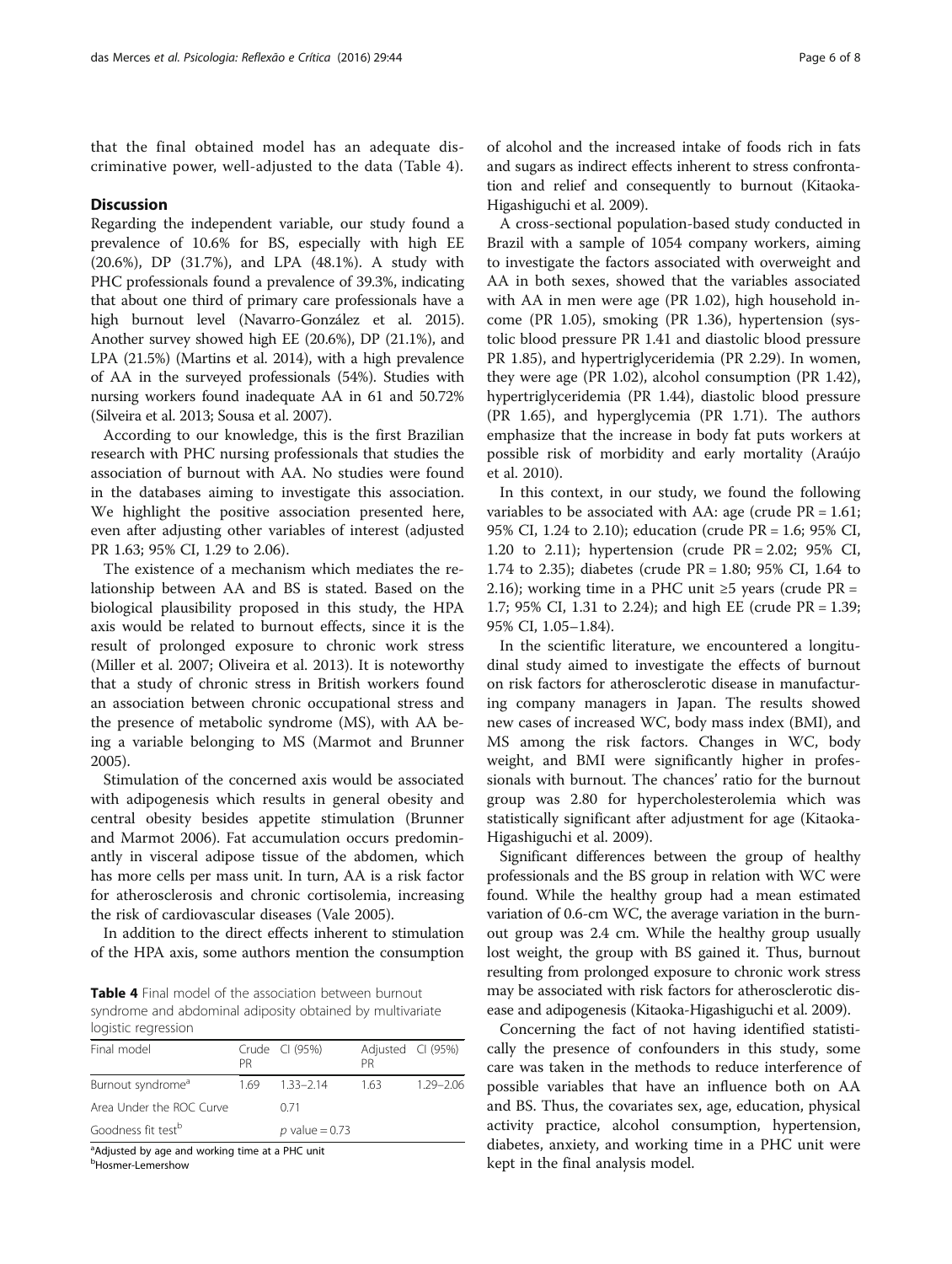<span id="page-6-0"></span>The age and working time variables remained adjusted in the final analysis model. In this context, Benevides-Pereira (2010) emphasizes that burnout can express itself from the beginning of the employment with a possible externalization in a later stage, being an exhausting process that increases with time. Thus, Oliveira et al. [\(2009](#page-7-0)) demonstrated the inadequacy in WC and BMI according to increasing age in women and men, respectively.

## Conclusions

The results of this study allow us to conclude that there is a positive association between BS and AA in the analyzed PHC nursing professionals. We found significant prevalence of burnout and AA. On the other hand, some limiting aspects may have weakened the interpretation of the findings of this study. Among them, there is the difficulty in understanding the chronological order of events or confirming causal relationships in cross-sectional studies, with the possibility of reverse causality, since the AA can act as exposure to the SB.

In this conjuncture, attempting to expand the knowledge of the discussed hypothesis, studies with more robust designs should be encouraged, including intervention and cohort studies, in an effort to observe if there is a reduction of the risk of AA with BS prevention and control so that preventive measures, such as the creation of public policies for occupational health, can become more pervasive.

#### Abbreviations

AA: Abdominal adiposity; AC: Abdominal circumference; ACTH: Adrenocorticotropic hormone; BMI: Body mass index; BS: Burnout syndrome; CI: Confidence intervals; DP: Depersonalization; EE: Emotional exhaustion; FHU: Family health units; HPA: Hypothalamic-pituitary-adrenal; LPA: Low professional accomplishment; MBI: Maslach burnout inventory; MS: Metabolic syndrome; OR: Odds ratio; PHC: Primary Health Care; PR: Prevalence ratios; ROC: Receiver operating characteristic; SPSS: Statistic Package for Social Sciences; WC: Waist circumference

#### Acknowledgements

The authors thank the Universidade do Estado da Bahia and the professionals who participated in the study.

#### Funding

This work was supported by the Fundação de Amparo à Pesquisa do Estado da Bahia (FAPESB) by encouraging with Scientific Initiation grants.

#### Availability of data and materials

Not applicable.

### Authors' contributions

MCM and DSS conceived the idea for the study, contributed to the design of the research, were involved in the data collection, and discussed the data. IL analyzed the data. DSO, MCS, and ADJ edited the final version of the manuscript. All authors read and approved the final manuscript.

#### Competing interests

The authors declare that they have no competing interests.

#### Consent for publication

Not applicable.

#### Ethics approval and consent to participate

The study was approved by the Ethics in Research Committee involving human beings of the State University of Bahia, in decree no. 872.365/2014. We highlight that all participants signed the consent form.

#### Author details

1 Universidade do Estado da Bahia, Departamento de Ciências da Vida. Rua Silveira Martins, 2555, Cabula, Salvador, Bahia CEP 41150000, Brazil. <sup>2</sup>Programa de Pós Graduação em Ciências da Saúde, Universidade Federal da Bahia, Salvador, Bahia, Brazil. <sup>3</sup>Programa de Pós Graduação em Saúde Coletiva. Universidade Estadual de Feira de Santana, Bahia, Brazil. <sup>4</sup>UNEB Departamento de Educação, Campus XII, Guanambi, Bahia, Brazil.

#### Received: 15 July 2016 Accepted: 27 October 2016 Published online: 21 November 2016

#### References

- Ammar, K. A., Redfield, M. M., Mahoney, D. W., Johnson, M., Jacobsen, S. J., & Rodeheffer, R. J. (2008). Central obesity: association with left ventricular dysfunction and mortality in the community. American Heart Journal, 156, 975–981.
- Araújo, M. S., Costa, T. H., Schmitz, B. A., Machado, L. M., & Santos, W. R. (2010). Factors associated with overweight and central adiposity in urban workers covered by the Workers Food Program of the Brazilian Amazon Region. Revista Brasileira de Epidemiologia, 13(3), 425–433.
- Benevides-Pereira, A. M. (2003). O estado de arte do burnout no Brasil. InterAçãoPsy, 1(1), 04–11.
- Benevides-Pereira, A. M. (2009). MBI Maslach Burnout Inventory e suas adaptações para o Brasil (Anais da 32ª Reunião Anual de Psicologia, pp. 84–85).
- Benevides-Pereira, A. M. (2010). Burnout: quando o trabalho ameaça o bem-estar do trabalhador (4th ed.). São Paulo: Casa do Psicólogo.
- Björntorp, P. (2001). Do stress reactions cause abdominal obesity and comorbidities? Obesity Reviews, 2, 73–86.
- Brunner, E., & Marmot, M. (2006). Social organization, stress, and health. In M. Marmot & R. G. Wilkinson (Eds.), Social determinants of health. New York: Oxford University Press.
- Chandola, T. T., Brunner, E., & Marmot, M. (2006). Chronic stress at work and the metabolic syndrome: prospective study. British Medical Journal, 332(7540), 521–525.
- Costa, M. B., Guércio, N. M., Costa, H. F., Oliveira, M. M., & Alves, M. J. (2011). Possível relação entre estresse ocupacional e síndrome metabólica. HU Revista, 37(1), 87–93.
- Coutinho, L. M., Scazufca, M., & Menezes, P. R. (2008). Métodos para estimar razão de prevalência em estudos de corte transversal. Revista de Saúde Pública, 42(6), 992–998.
- Davis, M. C., Twamley, E. W., Hamilton, N. A., & Swan, P. D. (1999). Body fat distribution and hemodynamic stress responses in premenopausal obese women: a preliminar study. Health Psychology, 18, 625–633.
- Francischi, R. P., Perreira, L. O., Freitas, C. S., Klopfer, M., Santos, R. C., & Vieira, P. (2000). Obesidade: atualização sobre sua etiologia, morbidade e tratamento. Revista de Nutrição, 13(1), 17–28.

Francisco, P. M., Donalisio, M. R., Barros, M. B., Cesar, C. L., Carandina, L., & Goldbaum, M. (2008). Medidas de associação em estudo transversal com delineamento complexo: razão de chances e razão de prevalência. Revista Brasileira de Epidemiologia, 11(3), 347–355.

- Gil-Monte, P. (2003). El Síndrome de Quemarse por el Trabajo en Enfermería. InterAçãoPsy, 1(1), 19–33.
- Goldbacher, E. M., Matthews, K. A., & Salomon, K. (2005). Central adiposity is associated with cardiovascular reactivity to stress in adolescents. Health Psychology, 24, 375–384.
- Habicht, J. P., & Butz, W. P. (1979). Measurement of health and nutrition effects of large-scale nutrition intervention projects. In R. E. Klein (Ed.), Evaluation of the impact of nutrition and health programs (pp. 133–189). New York: Plenum Press.
- Hosmer, D. W., Lemeshow, S. (2000). Applied Logistic Regression, 2nd ed. New York: Jonh Wiley e Sons.
- Kitaoka-Higashiguchi, K. K., Morikawa, Y., Miura, K., Sakurai, M., Ishizaki, M., & Kido, T. (2009). Burnout and risk factors for arteriosclerotic disease: follow-up study. Journal Occup Health, 51(2), 123–131.
- Limongi-França, A. C., & Rodrigues, A. L. (2005). Stress e trabalho: uma abordagem psicossomática (4th ed.). São Paulo: Atlas.